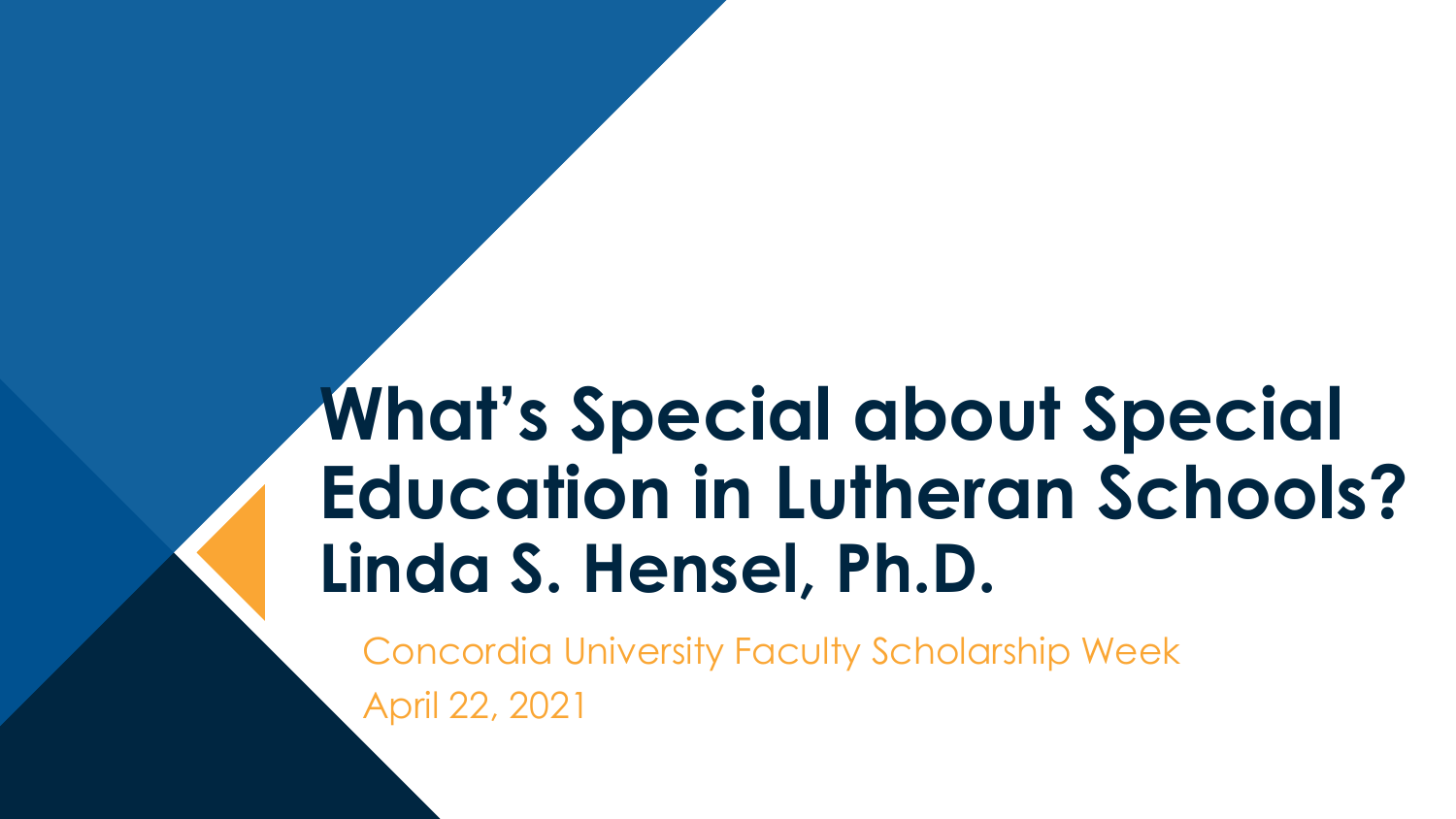#### **Research Questions**

- How are students with special needs being served in Lutheran K-8 Schools?
	- What observed practices are aligned with the High Leverage Practices?
	- What other practices are effective in serving students?
	- What are the challenges to serving students with special needs in Lutheran Schools?
	- What is special about special education in Lutheran Schools?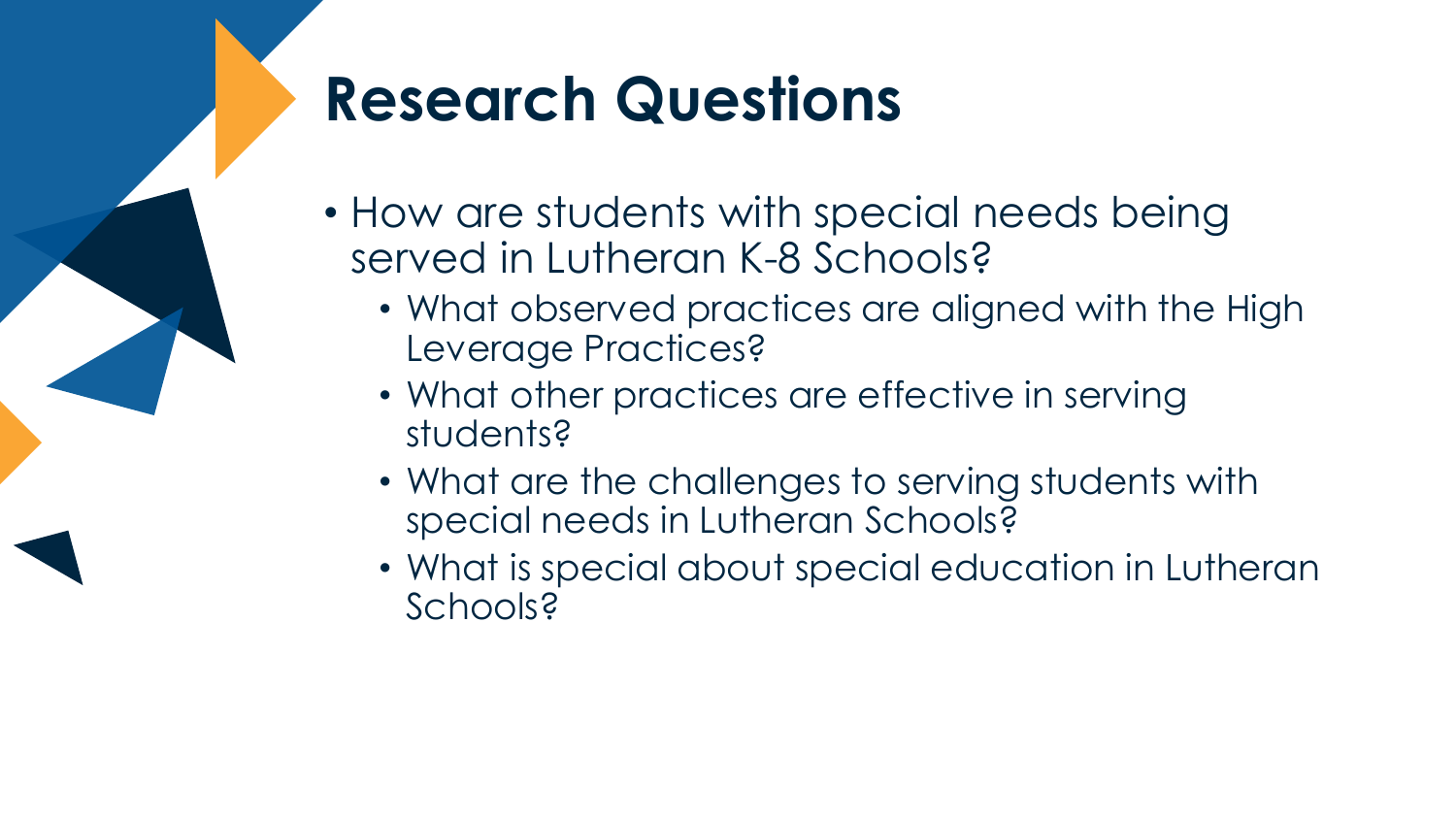#### **Research Sites**

- 14 Lutheran K-8 Schools in 5 midwestern states:
	- Illinois: 3 schools
	- Indiana: 2 schools
	- Michigan: 4 schools
	- Missouri: 3 schools
	- Wisconsin: 2 schools
- 5 schools were affiliated with LSEM (Lutheran Special Education Ministries)
- 3 with LASE Specialized Education
- 6 hired their Special Education teachers independently
- Length of time the schools have had a Special Education program: 4 to 33 years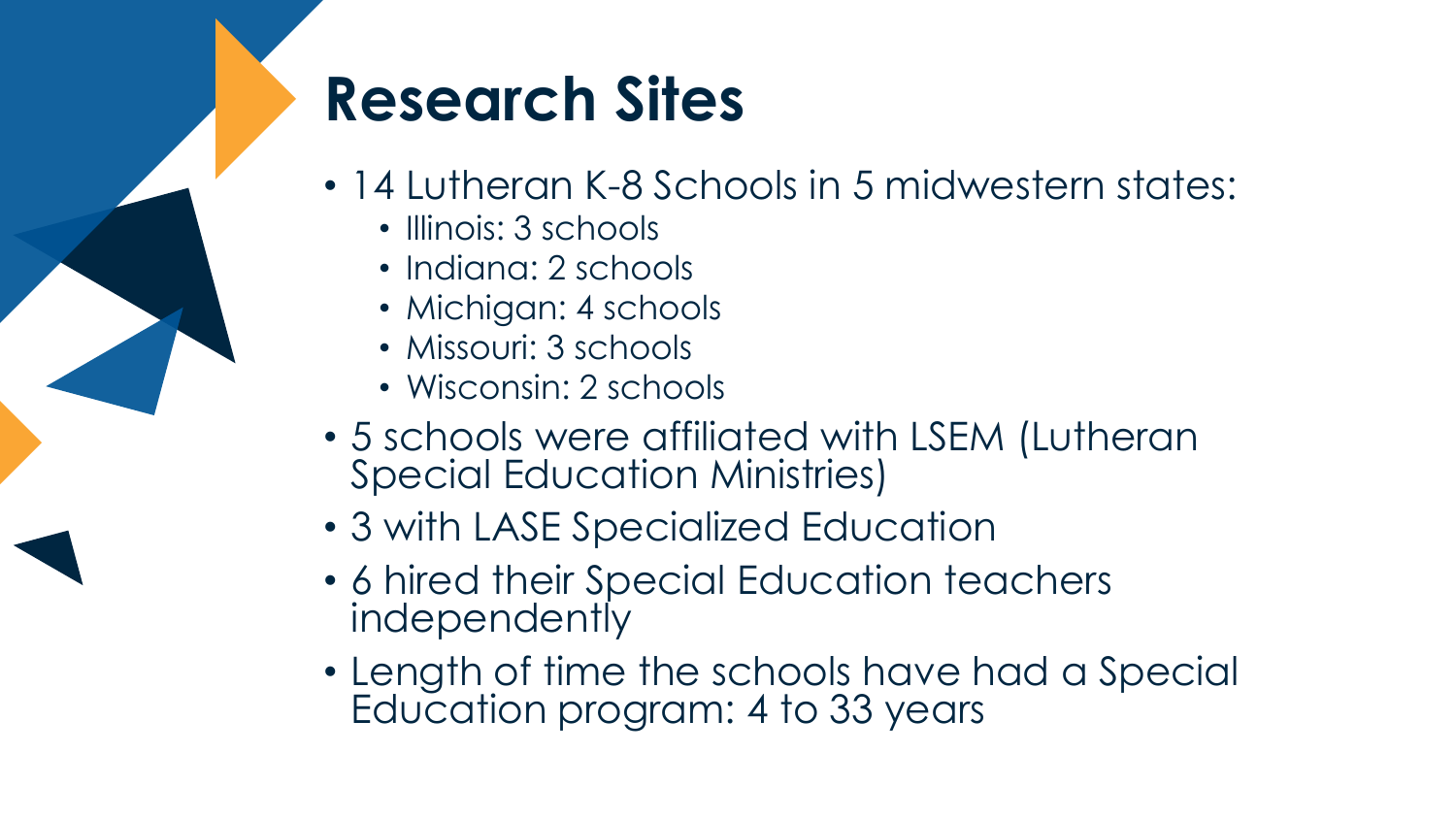## **Research Participants**

#### **Interviewed:**

- 15 administrators
- 17 teachers (10 full time, 7 part time)

#### **Observed:**

• 16 of the 17 teachers

#### **Teachers:**

- Years of experience: 1 to 34 (mean = 13.7)
- All were licensed teachers: 14 in SPED, 3 non-SPED **Caseloads:**
- Range of 15-54; Total School Population ranged from 116-389
- Percentage of students receiving special education services: 7 to 22% (mean = 13%)
- Student needs included diagnosed disabilities and academic delays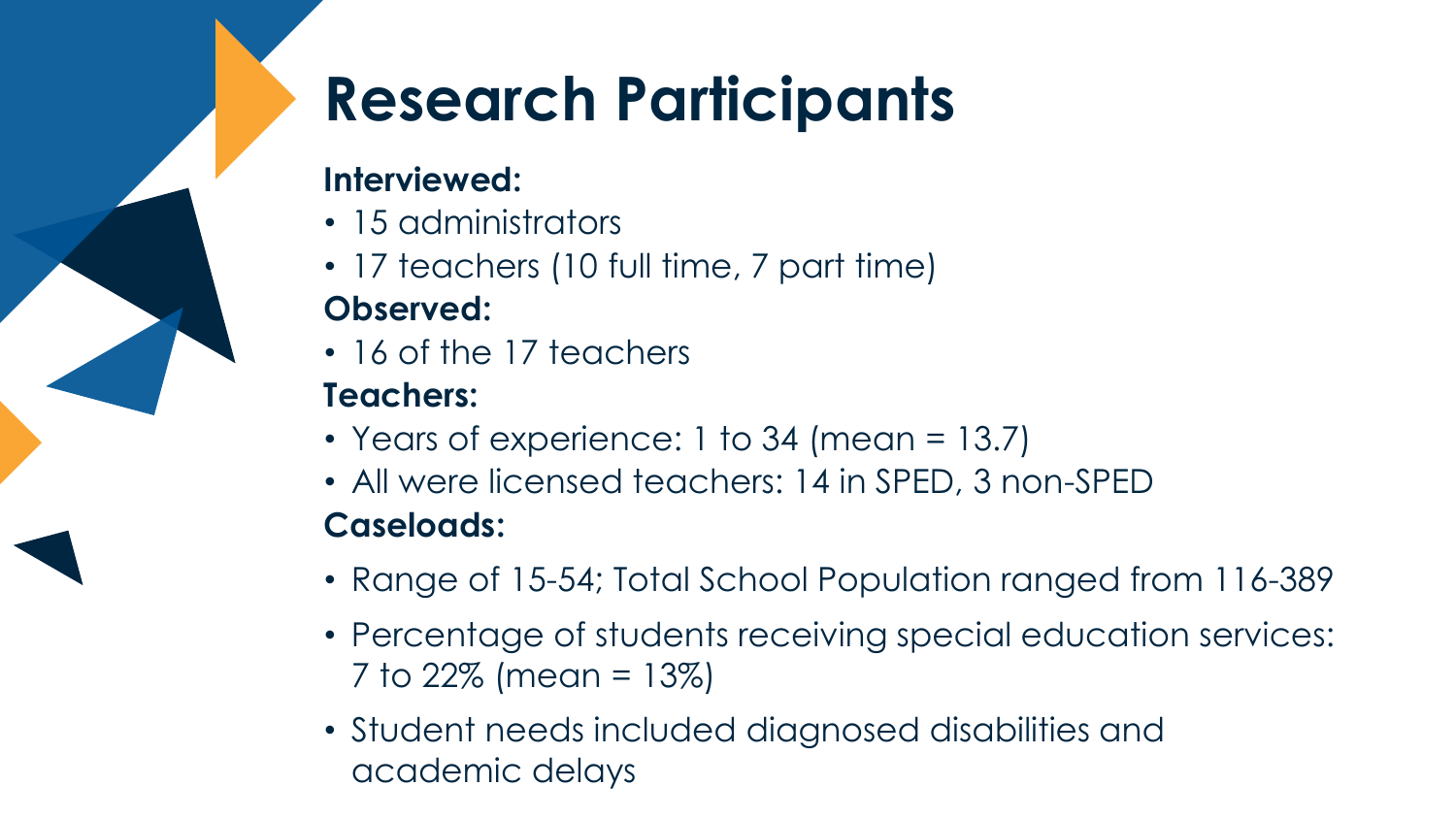# **Administrators Interview Protocol**

- Describe the history of serving students with special needs at your school.
- What motivates you to serve students with special needs?
- What are the successes of the special education program? What factors contribute to the success of the program?
- What lessons have you learned from past challenges? Is there something that you would do differently?
- What challenges do you still face?
- What would you want other administrators to know about serving students with special needs?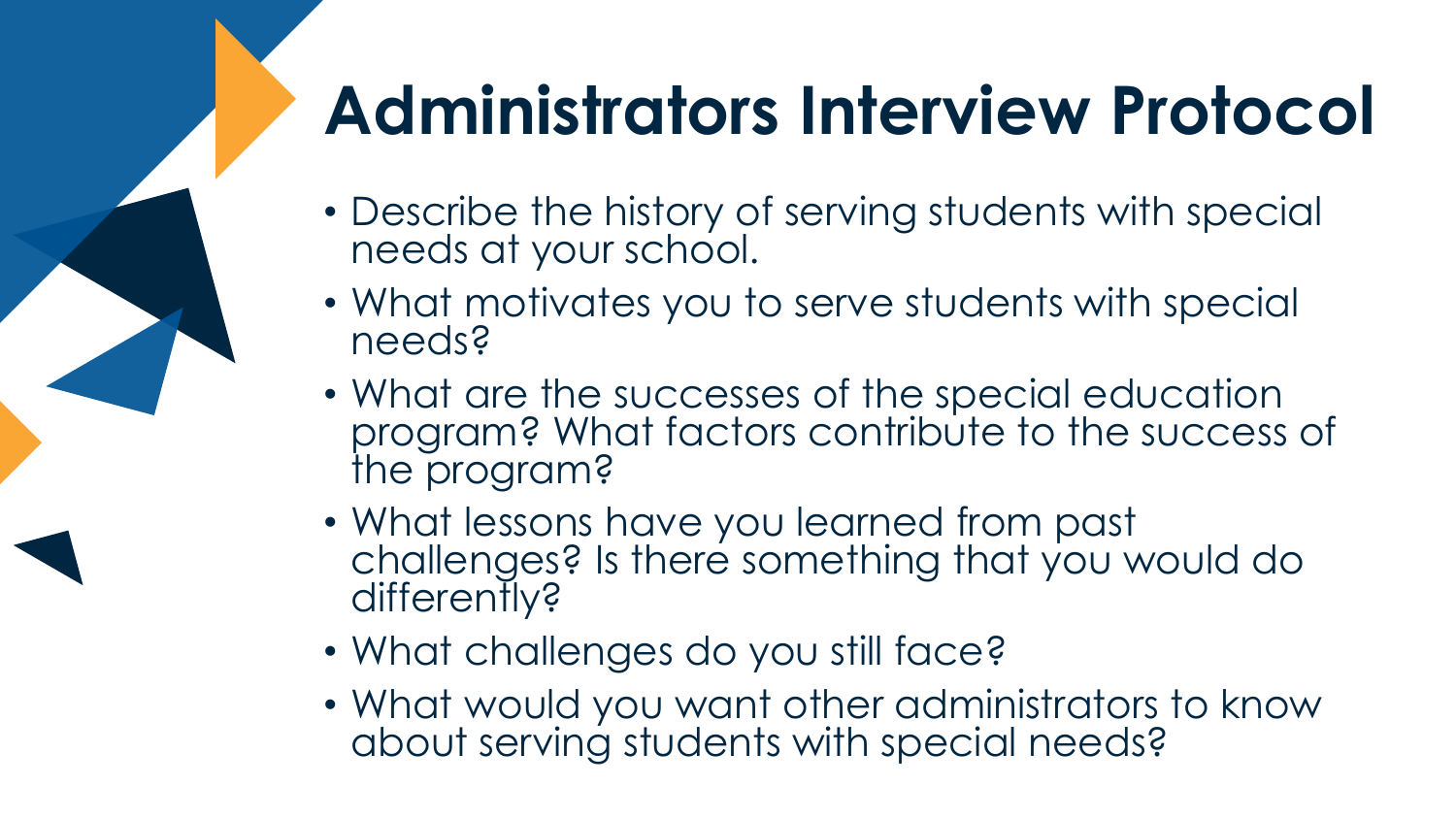## **Teachers Interview Protocol**

- Describe your teaching history with special education, including your current position.
- What teaching licenses/certifications do you hold? What college degrees do you have?
- How many students are on your current caseload and what types of disabilities/needs do they have?
- What motivates you to serve students with special needs?
- Describe your practices in the following areas: Collaboration, Assessment, Social/emotional/behavioral Practices, Instruction
- What else contributes to success of your special education program?
- What challenges do you face in serving students with special needs in your program?
- What would you want me to tell others about your special education program?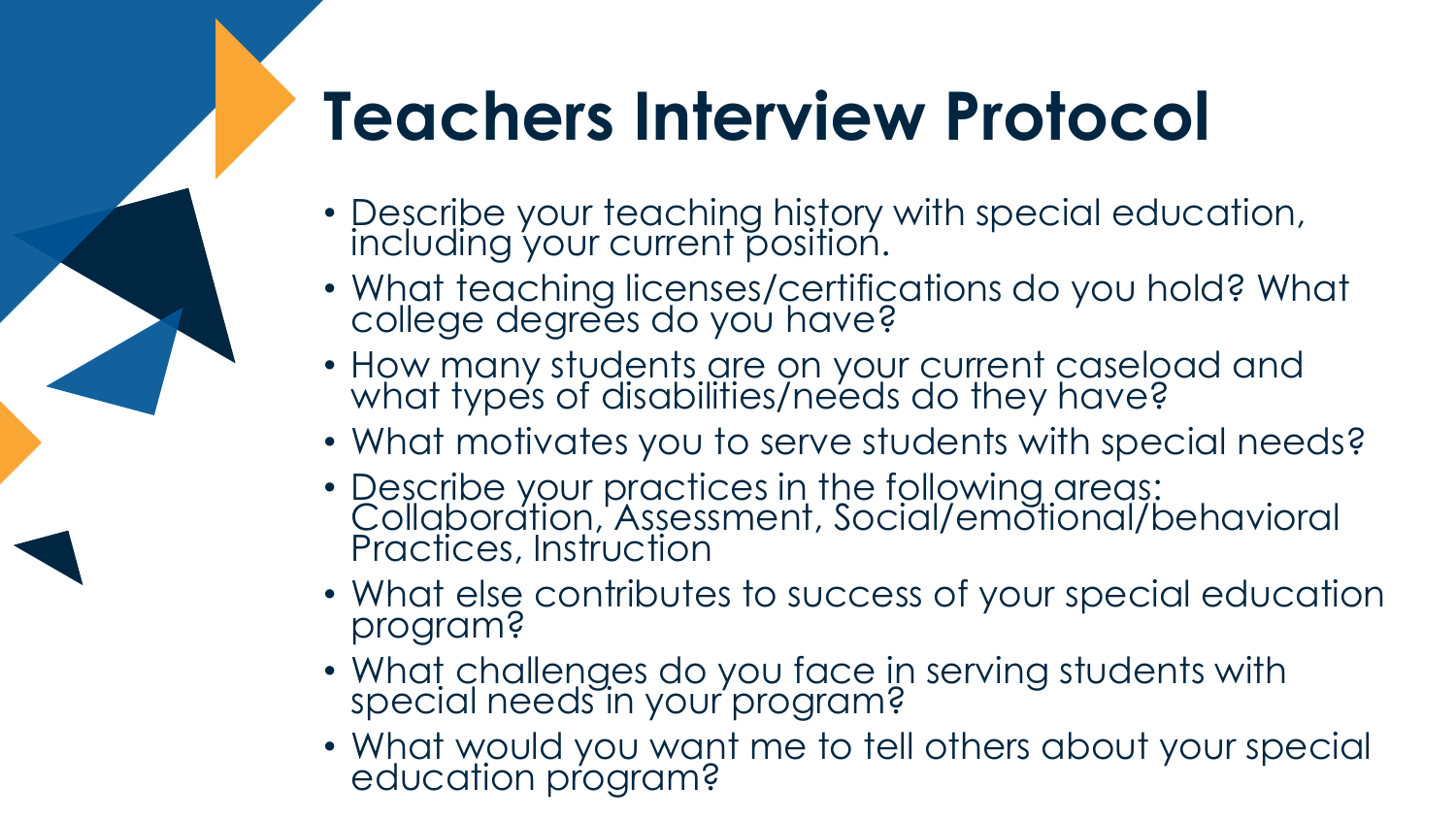## **Teacher Observations**

| Time/    | <b>Observations</b> (Descriptive                              | <b>Observations</b> (Descriptive | Interpretations             |
|----------|---------------------------------------------------------------|----------------------------------|-----------------------------|
| Activity | Notes)                                                        | Notes)                           | (Reflective Notes)          |
|          | Collaboration:                                                | Assessment:                      |                             |
|          |                                                               |                                  |                             |
|          | Social/Emotional/Behavioral Instruction:<br><b>Practices:</b> |                                  |                             |
|          | Successes:                                                    | Challenges:                      | Additional<br>Observations: |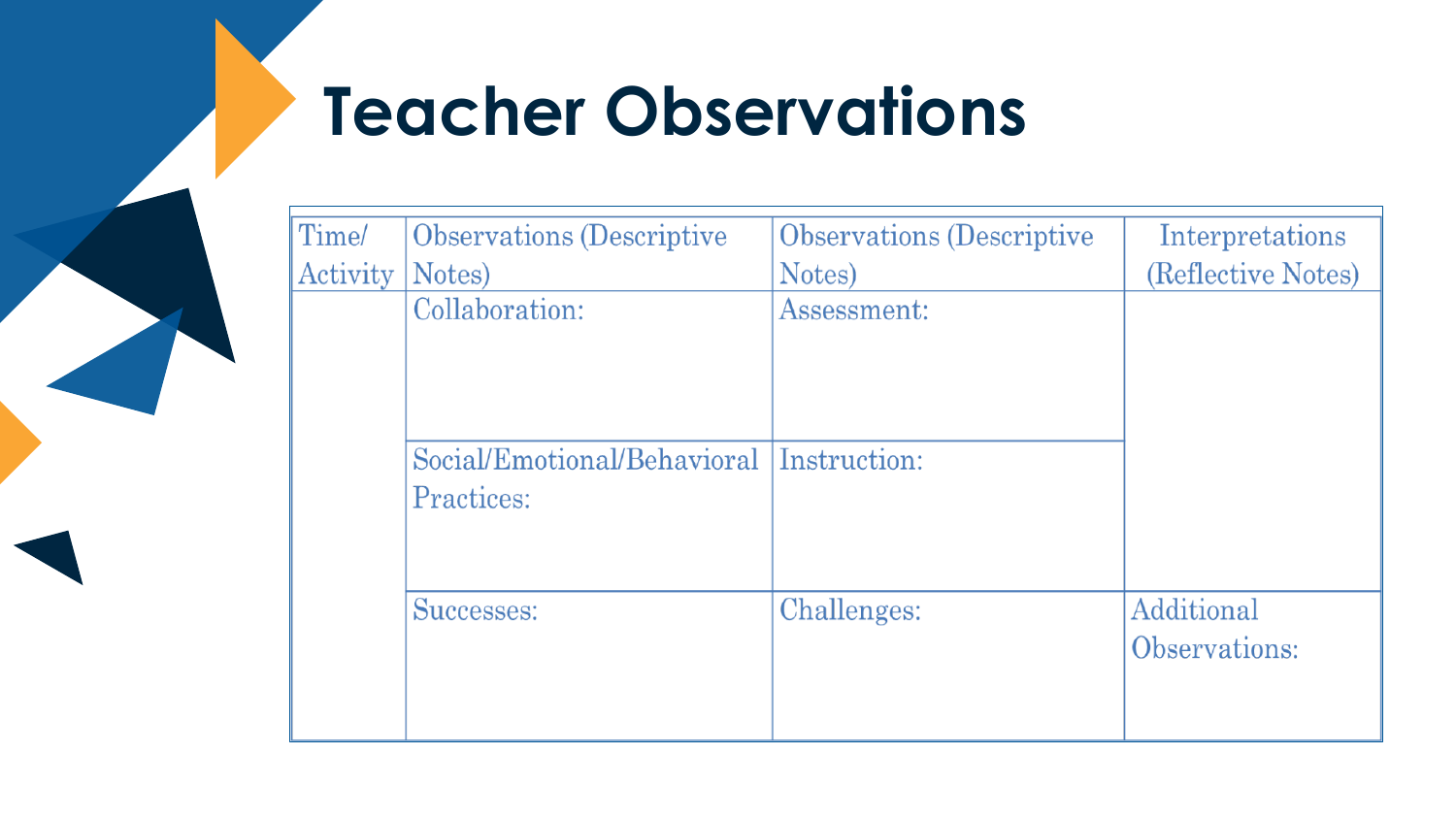## **High-Leverage Practices**

There are 22 high-leverage practices. They are organized around 4 aspects of practice: **collaboration (3), assessment (3), social/emotional/ behavioral practices (4), and instruction (12).**

They represent the essence of effective practice in special education.

- Focus directly on instructional practice.
- Occur with high frequency in teaching.
- Research based and known to foster student engagement and learning.
- Broadly applicable and usable in any content area or approach to teaching.

Council for Exceptional Children & CEEDAR Center. (2017). *High-Leverage practices in special education.* Arlington, VA: Council for Exceptional Children.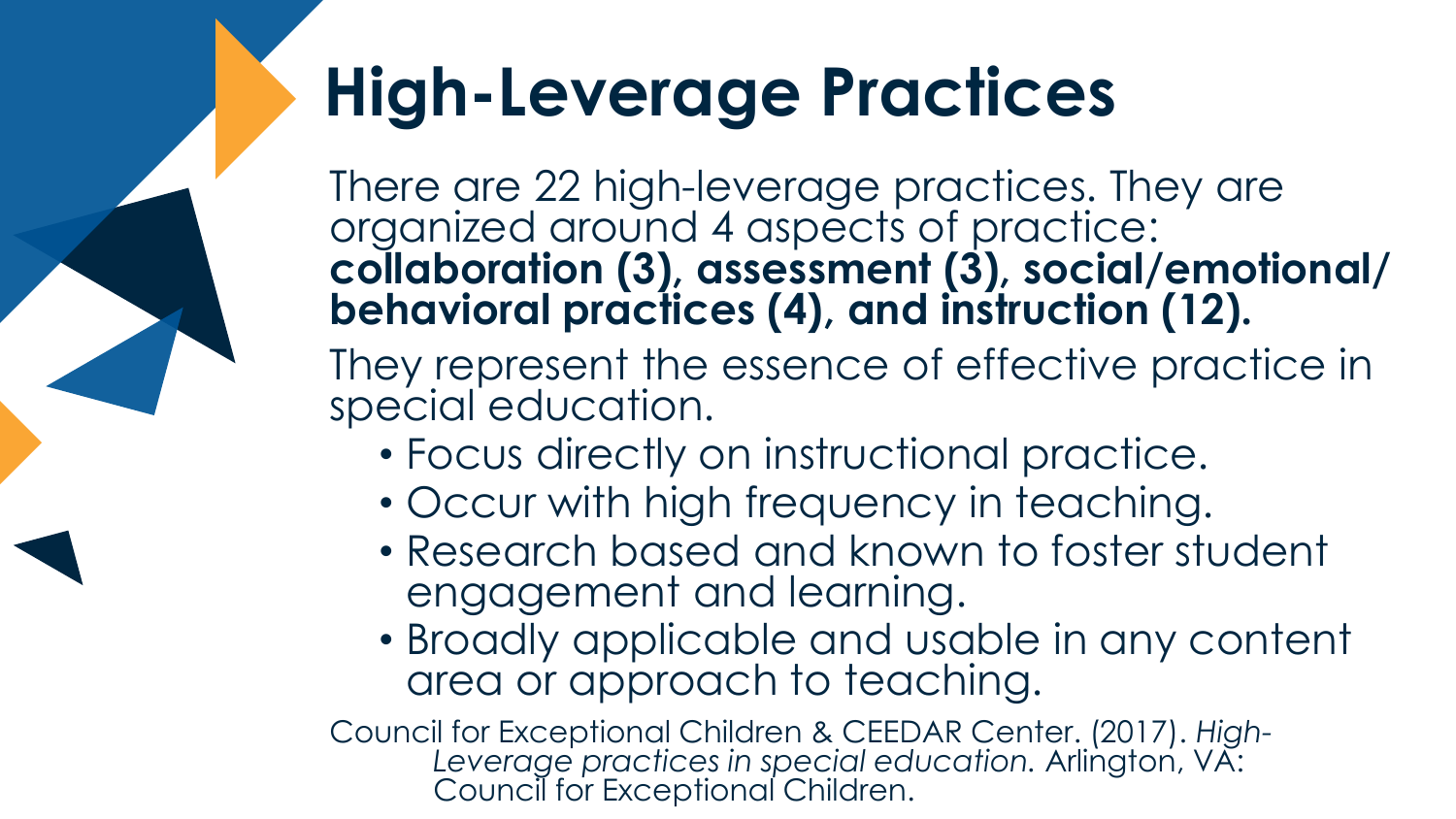### **Results: HLPs**

**100% of teachers** used the following high-leverage practices:

- Collaborate with professionals to increase student success. (C)
- Use multiple sources of information to develop a comprehensive understanding of a student's strengths and needs. (A)
- Establish a consistent, organized, and respectful learning environment. (S/E/B)
- Provide scaffolded supports. (I)
- Use explicit instruction. (I)
- Use flexible grouping. (I)
- Use strategies to promote active student engagement. (I)
- Provide positive and constructive feedback to guide students' learning. (I)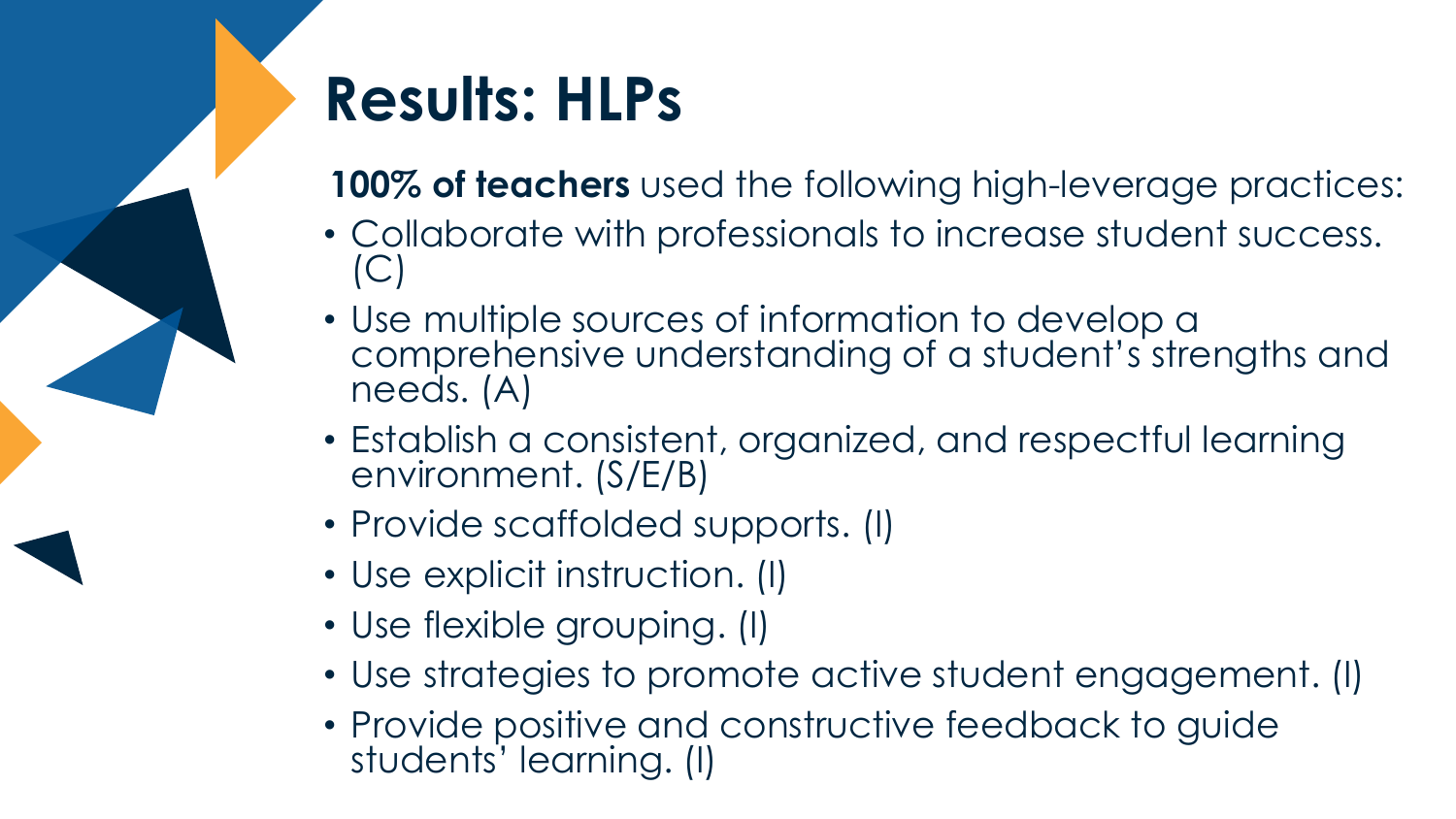### **Results: HLPs**

**78% or more** of teachers utilized the following practices:

- Collaborate with families to support student learning and secure needed services. (C)
- Use student assessment data, analyze instructional practices, and make necessary adjustments that improve student outcomes. (A)
- Provide positive and constructive feedback to guide students' behavior. (S/E/B)
- Adapt curriculum tasks and materials for specific learning goals. (I)
- Use assistive and instructional technologies. (I)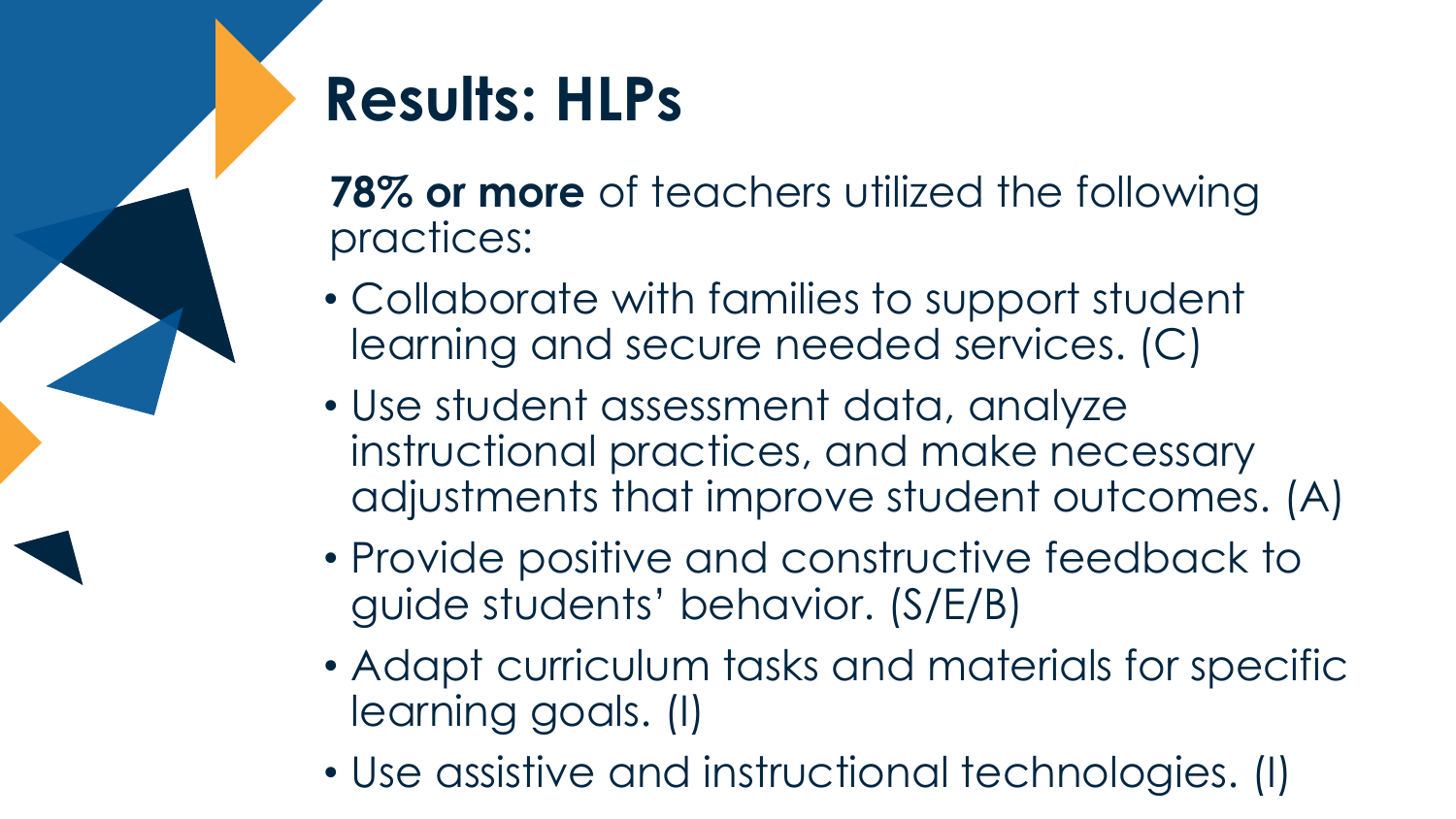#### **Results: HLPs**

**29% or fewer** of teachers used the following highleverage practices:

- Interpret and communicate assessment information with stakeholders to collaboratively design and implement educational programs. (A)
- Teach social behaviors. (S/E/B)
- Conduct functional behavior assessments to develop individual student behavior support plans. (S/E/B)
- Teach cognitive and metacognitive strategies to support learning and independence. (I)
- Teach students to maintain and generalize new learning across time and settings. (I)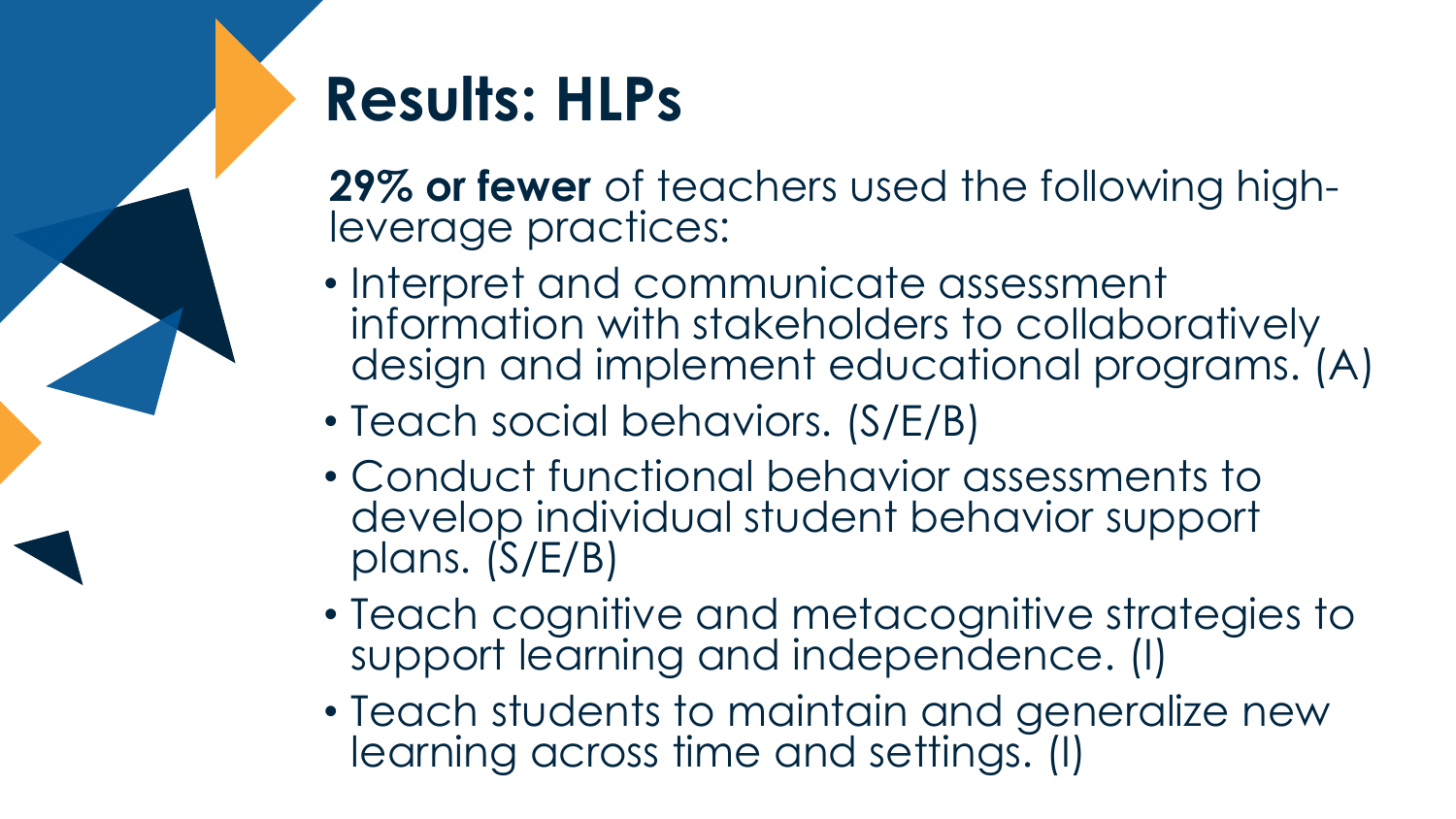#### **Factors that contribute to teacher success**

- 1. Support
- 2. Collaboration
- 3. Communication With
- administrators
- other teachers
- parents
- the local public school district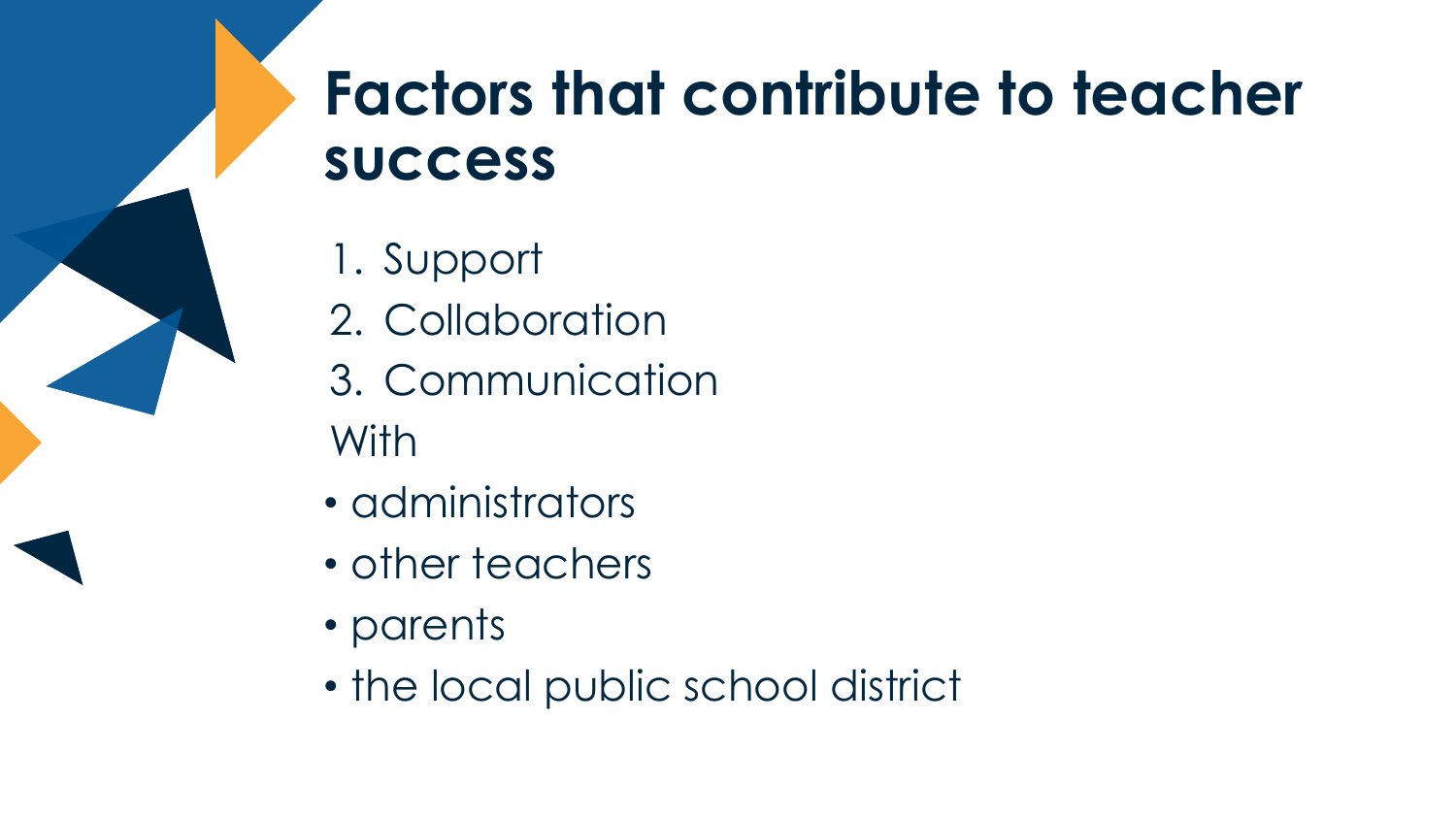#### **Successes for Administrators**

- 1. Success of present and past students
- 2. The excellent attributes of their special education teacher
	- Top notch, wonderful, dedicated, impressive, personable, empathetic, experienced
- 3. Partnership with the local public school district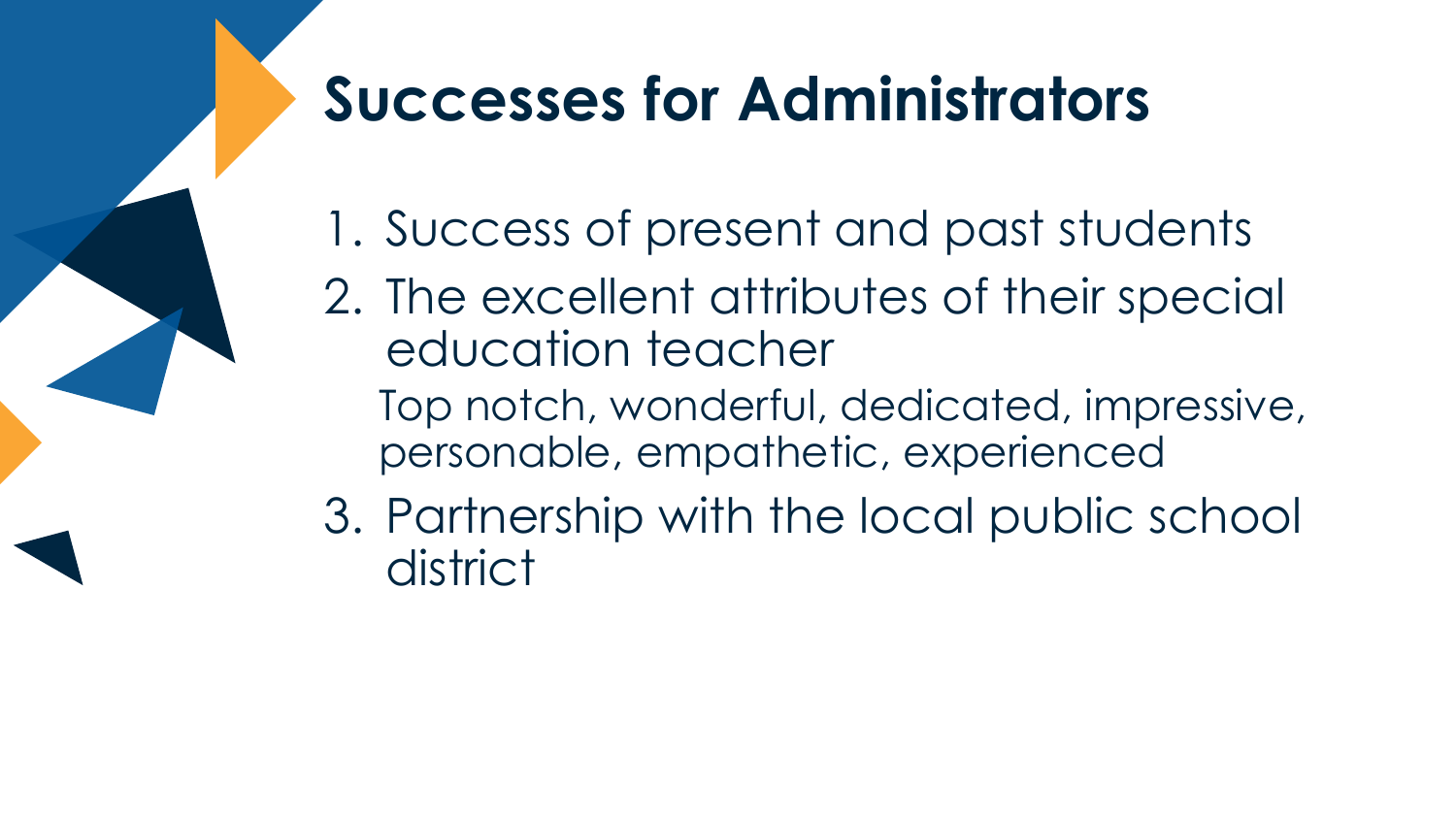

### **Challenges**

#### **Teachers**

- Limited Resources
	- scheduling
	- finances
	- time
	- caseloads
- Failing to Meet Needs
	- Academic and Social/Emotional/ Behavioral
	- Lack of training or time
	- Working with parents

#### **Administrators**

- Limited Resources
	- finances
	- resources
	- personnel
	- caseloads
- Failing to Meet Needs
	- Can't meet the needs of all students
	- Turn some away
	- Tough conversations with parents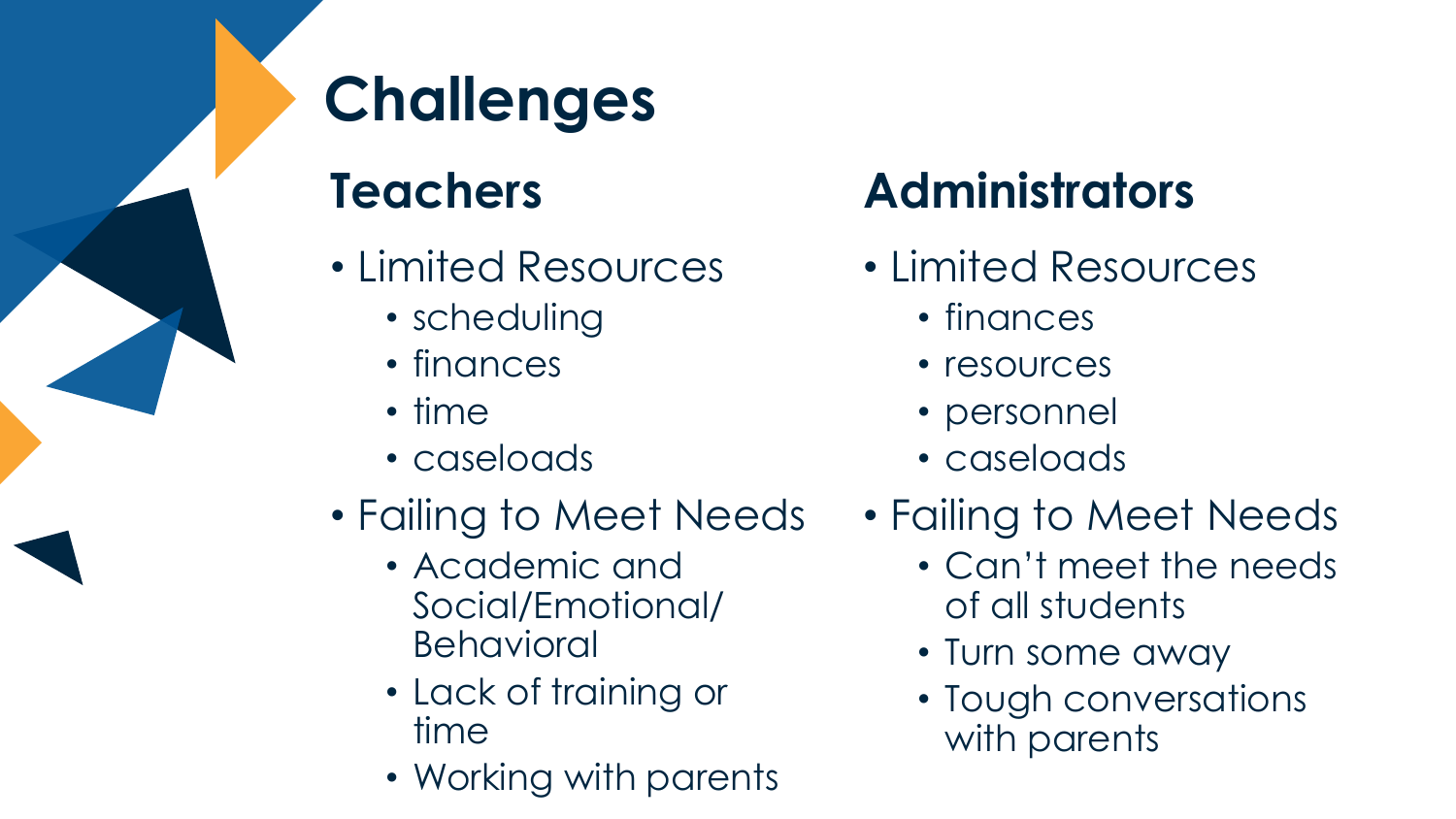## **What's Special?**

- These educators have a deep sense of mission to serve students with disabilities or special learning needs and their families.
- Many are motivated by the opportunity to tell children and families about Jesus, and to serve them as Christian educators.
- They want others to know about the caring, Christian environment they provide for students with unique learning needs and that they can meet the needs of these students!
- The administrators emphasized that Lutheran schools can and should embark on the mission of serving students with disabilities and in doing so they will add great value to their school.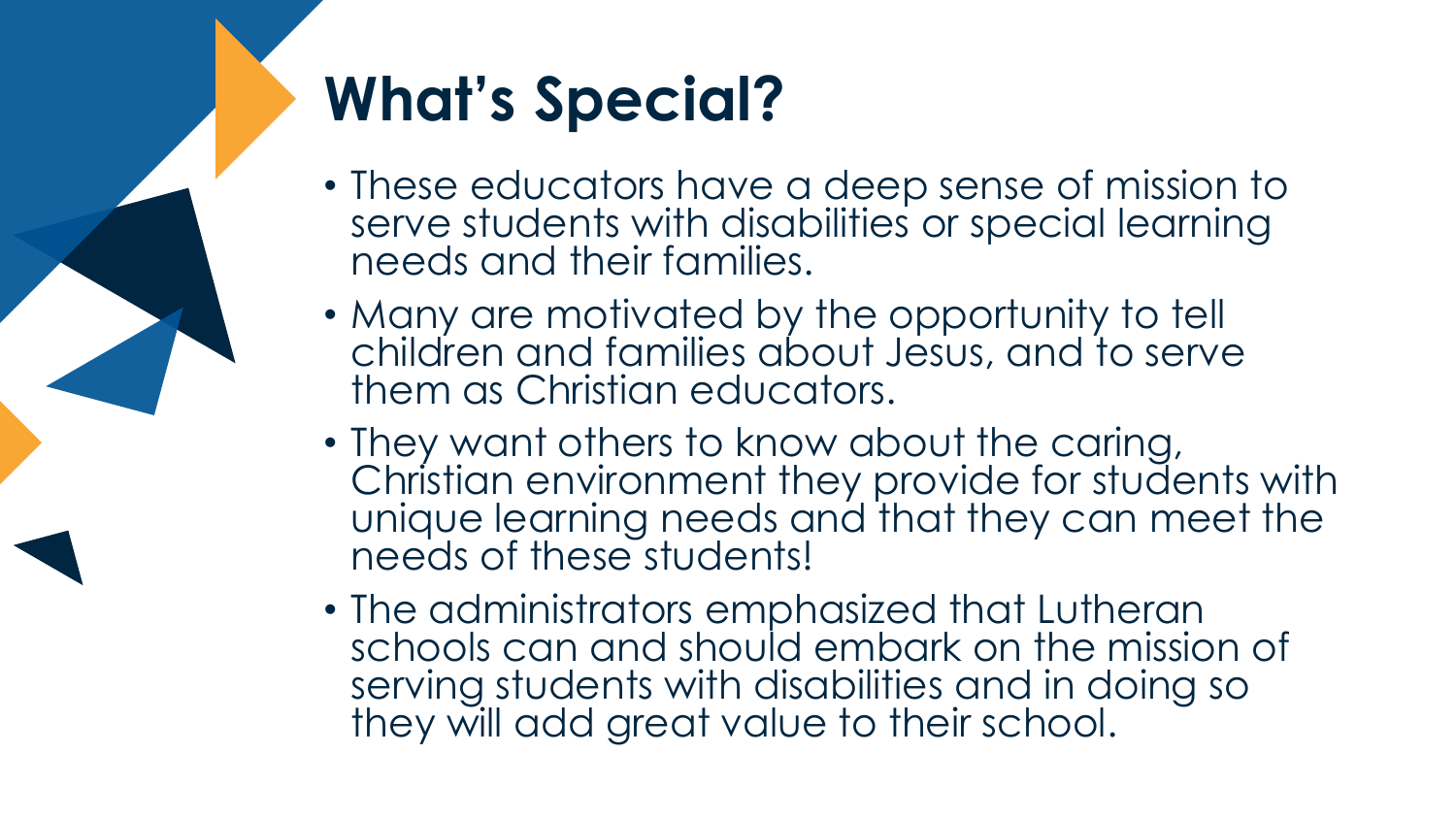### **In their own words…**

- If we value our Lutheran schools, we have to continue to think out of the box. If we want them to stay around and be a viable option in our area, we have to do things differently. We need programs for students who excel as much as we need them for students who struggle or learn or think differently.
- It's a blessing. We are blessed to have students who struggle academically or emotionally or just learn differently. We're blessed to have that diversity. God's family is diverse. It's a blessing to see those kids learn, grow, and achieve just like it is a blessing to see any student learn and achieve.
- It is a great value to ones' school. The more times you can say yes to a perspective family, the more likely they will come to your school. And then we can share the gospel with them*.* Special education is a big, big yes for many families.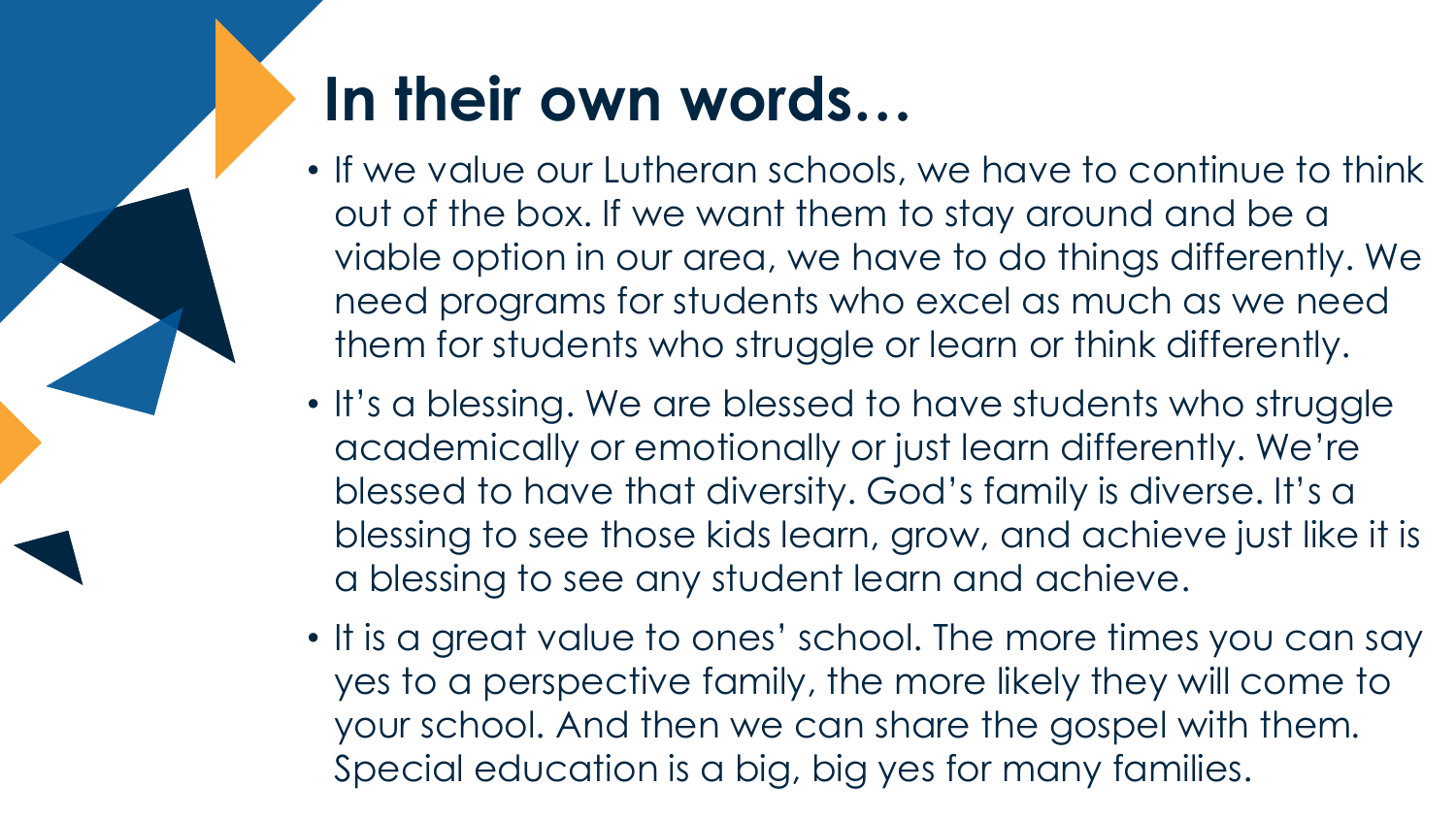## **Biggest Surprise**

- The importance of partnering with the local public school district.
	- Teachers and administrators talked about this as one of their successes.
	- Strong communication and collaboration with the public school district was cited as important to the success of the Lutheran school's special education program.
	- "[Public School District] is not afraid to say that they might not be the best fit for a child. They will tell parents to come and talk to [us]. [Public School District] will say that we might be a better fit".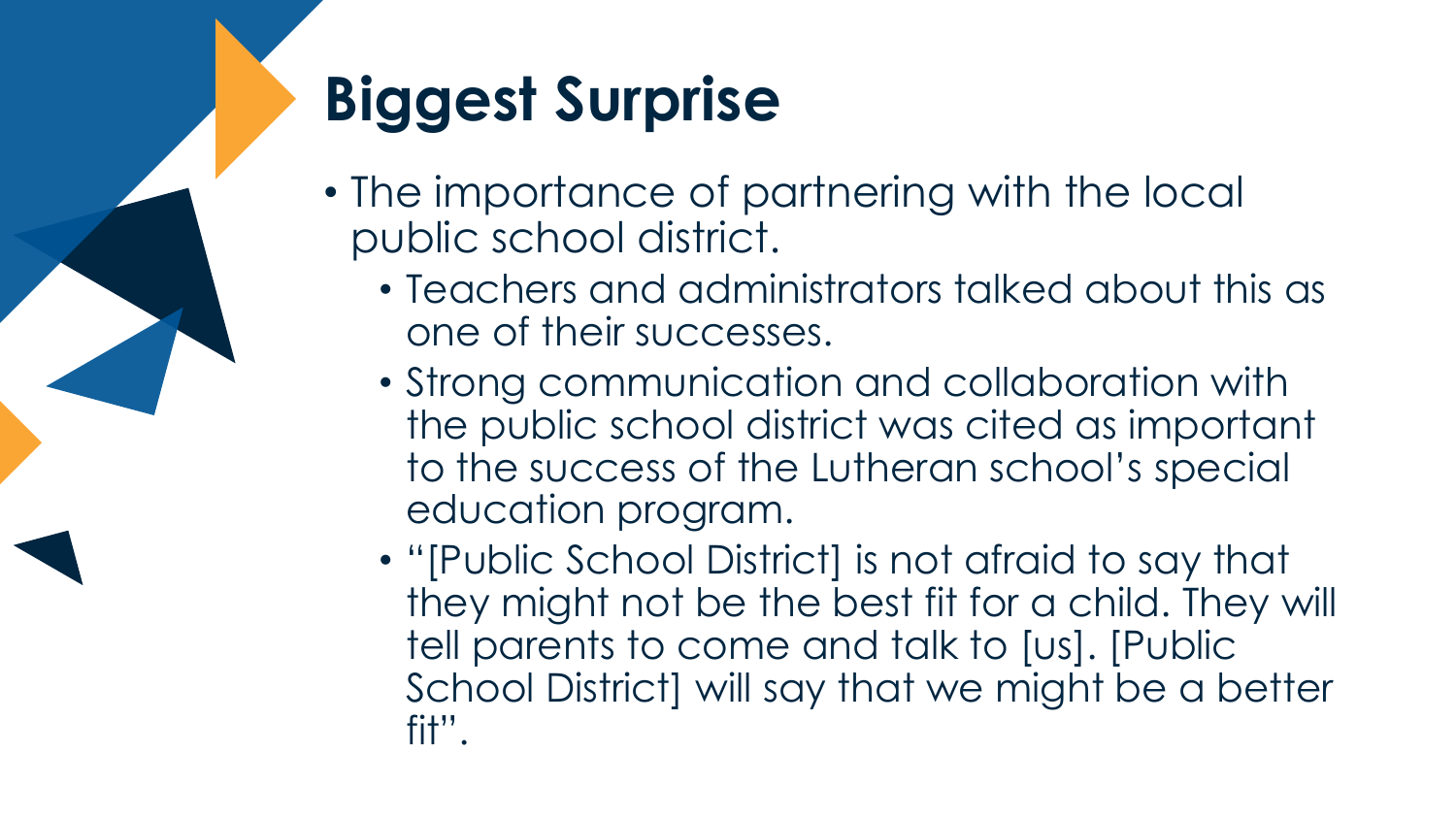### **Further Research**

- Number of LCMS Schools serving students with special needs
	- Early Childhood Programs
	- K-8 Schools
	- High Schools
- Barriers to serving students with special needs in Lutheran Schools
- Expansion to further sites
- Collaboration with other researchers